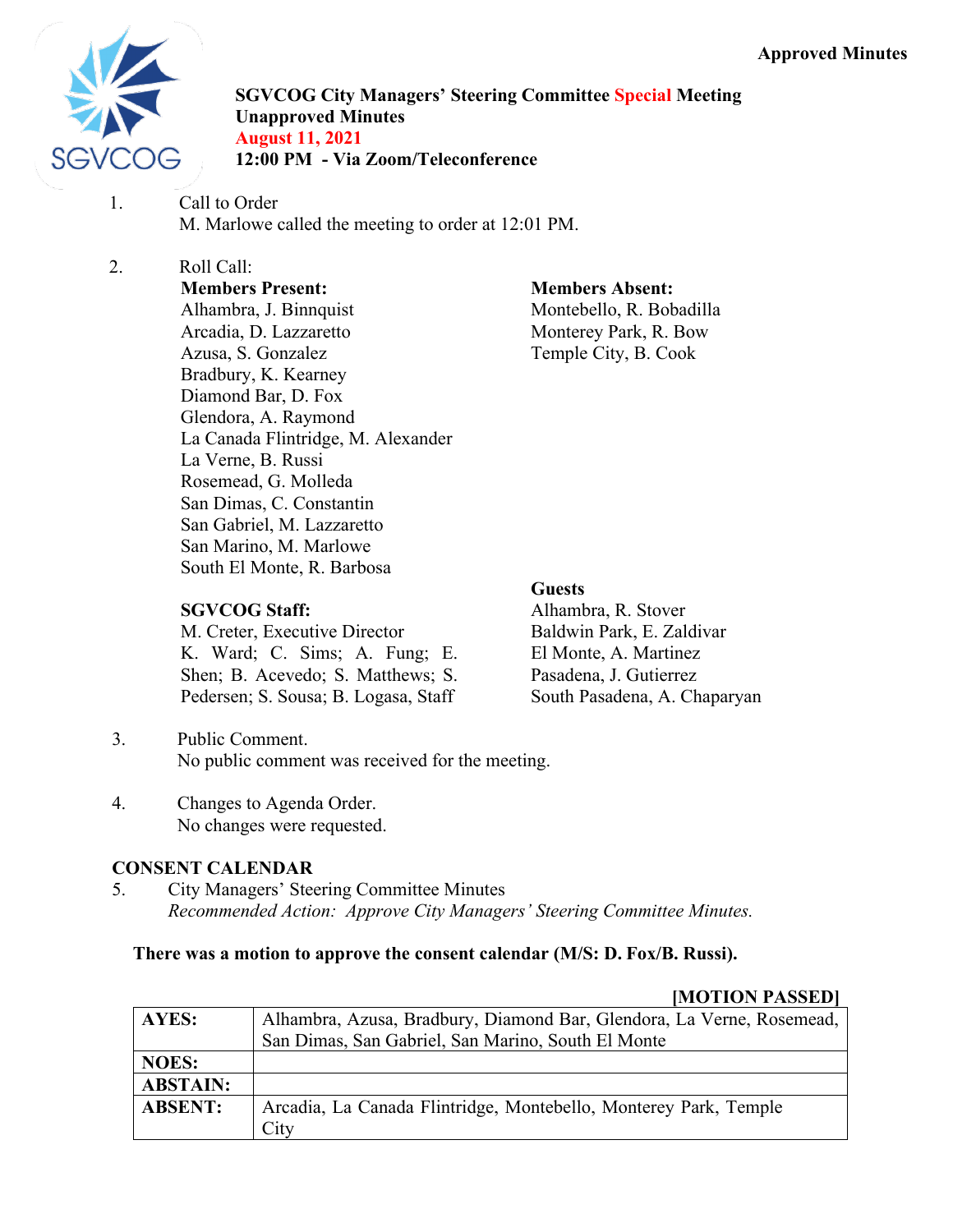#### **PRESENTATION**

- 6. City of Alhambra Homeless Outreach Services Partnership: Jessica Binnquist, City Manager, City of Alhambra J. Binnquist and staff from L.A. CADA presented on this item. S. Gonzalez requested that a discussion item for Measure H local return be considered at a future City Managers' Steering Committee meeting.
- 7. Update on SGVCOG Policy & Programs Department Projects SGVCOG staff presented on this item.

# **ACTION ITEMS**

8. Review of FY 2022-2025 Measure M Multi-Year Subregional Program (MSP) Active Transportation, Bus System Improvements, And First/Last Mile Funding Guidelines for San Gabriel Valley Subregion A. Fung presented on this item.

### **There was a motion to recommend the Governing Board approve the proposed Measure M MSP funding guidelines (M/S: J. Binnquist/B. Russi).**

#### **[MOTION PASSED]**

| AYES:           | Alhambra, Arcadia, Bradbury, Diamond Bar, Glendora, La Verne, San<br>Gabriel, San Marino |
|-----------------|------------------------------------------------------------------------------------------|
| <b>NOES:</b>    |                                                                                          |
| <b>ABSTAIN:</b> | La Canada Flintridge                                                                     |
| <b>ABSENT:</b>  | Azusa, Montebello, Monterey Park, Rosemead, San Dimas, South El                          |
|                 | Monte, Temple City                                                                       |

9. SGVCOG 2022-2023 Measure H Funding Recommendations S. Matthews presented on this item.

**There was a motion to recommend the Governing Board approve the SGVCOG 2022- 2023 Measure H Funding Recommendations and to recommend the Governing Board authorize the Executive Director to negotiate and execute contract with the Los Angeles County Homeless Initiative (HI) for an amount not-to-exceed \$3,525,000 (M/S: D. Lazzaretto/A. Raymond).**

#### **[MOTION PASSED]**

| AYES:           | Arcadia, Bradbury, Diamond Bar, Glendora, La Canada Flintridge, La |
|-----------------|--------------------------------------------------------------------|
|                 | Verne, San Gabriel, San Marino                                     |
| <b>NOES:</b>    |                                                                    |
| <b>ABSTAIN:</b> |                                                                    |
| <b>ABSENT:</b>  | Alhambra, Azusa, Montebello, Monterey Park, Rosemead, San          |
|                 | Dimas, South El Monte, Temple City                                 |

# **UPDATE ITEMS**

10. Role of SGVCOG City Managers' Steering Committee This item was not reviewed in the interest of time.